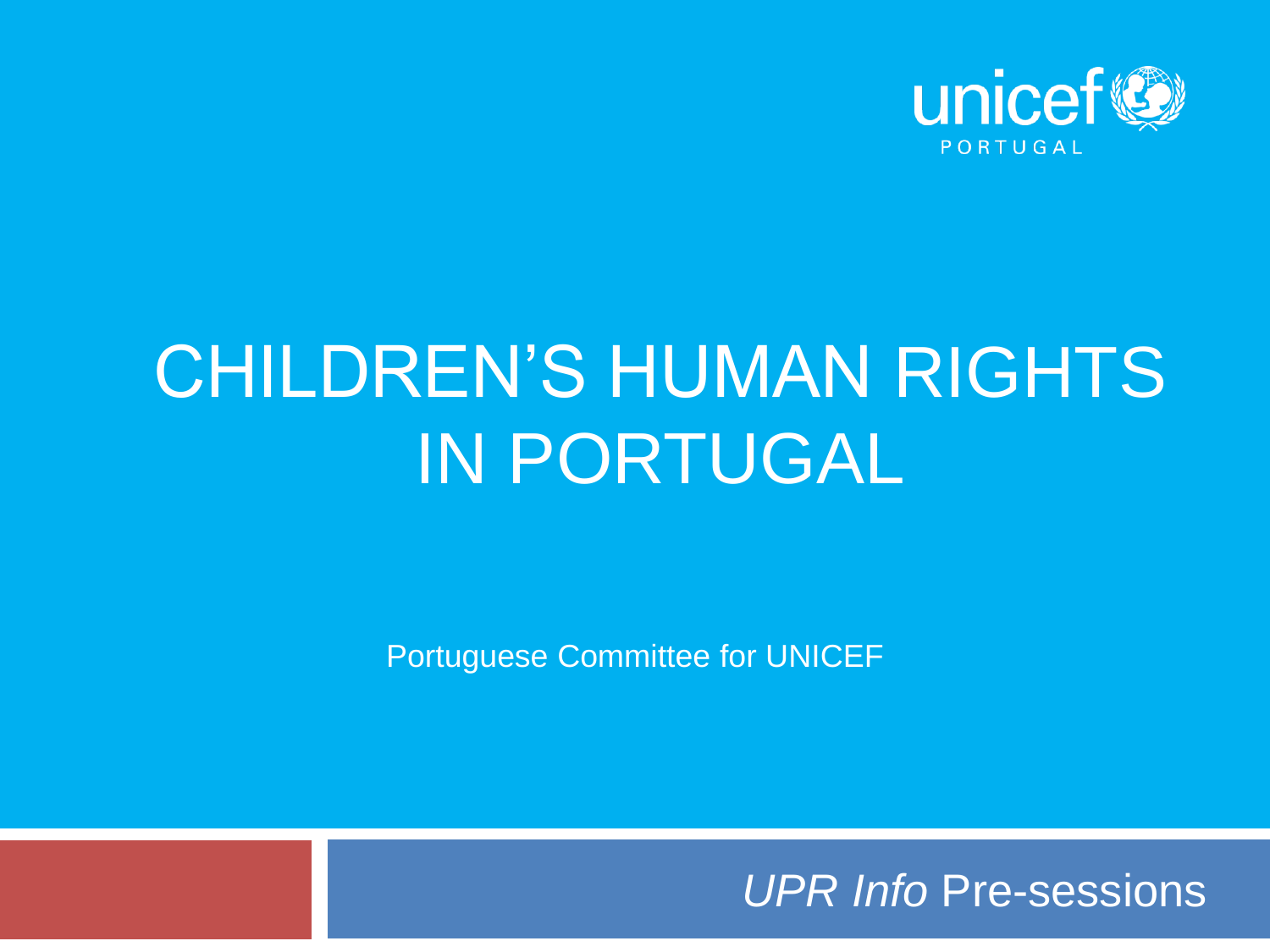#### Situation in Portugal – Child Poverty

- $\Box$  19% of children are still at risk of poverty
- $\Box$  The presence of children increases families' risk of poverty
- $\Box$  Inequity and social exclusion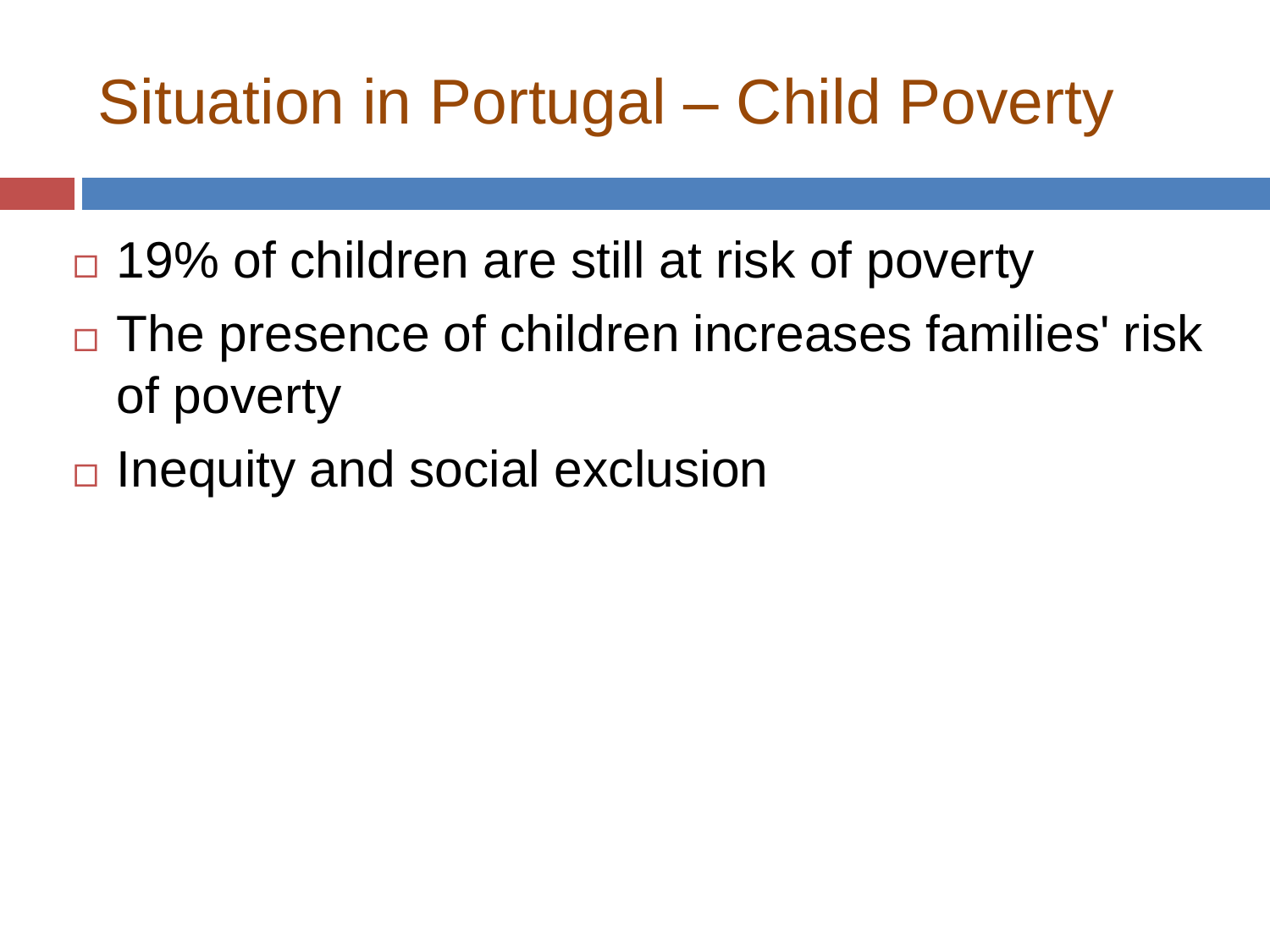### Recommendations – Child Poverty

➢ To adopt a **multidimensional rights-based**  strategy and **annual action plans** to end child poverty, assessing the impact of social transfers and investing in public services, as in housing, education and health.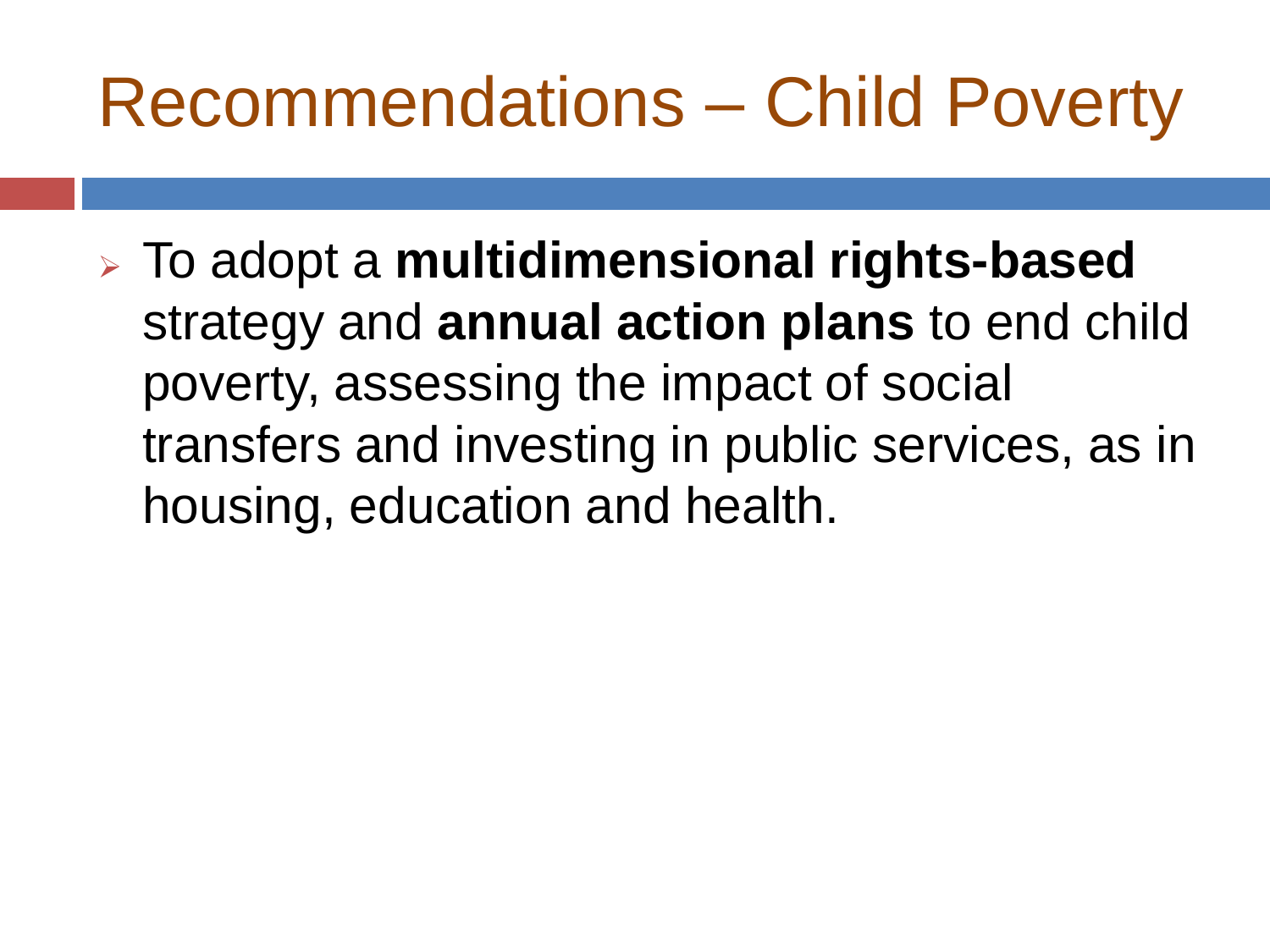#### Situation in Portugal – Protection of Children's rights

- ➢ Violence against children
- ➢ No alternatives to institutional placement
- ➢ Lack of resources for children with severe or multiple disabilities
- ➢ Bullying and mental health issues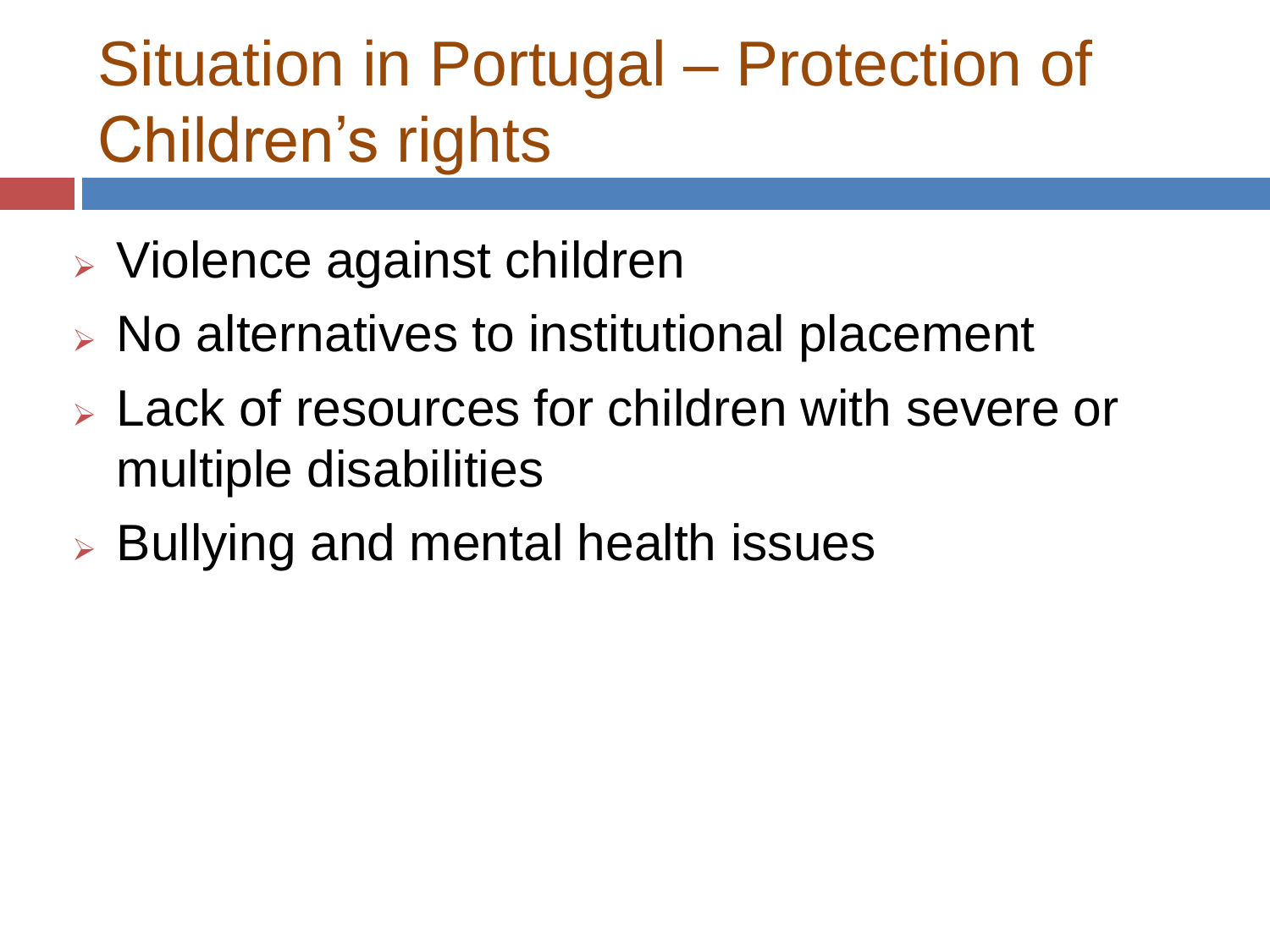#### Situation in Portugal – Children's rights

➢ A National Strategy for the Rights of the Child still to be developed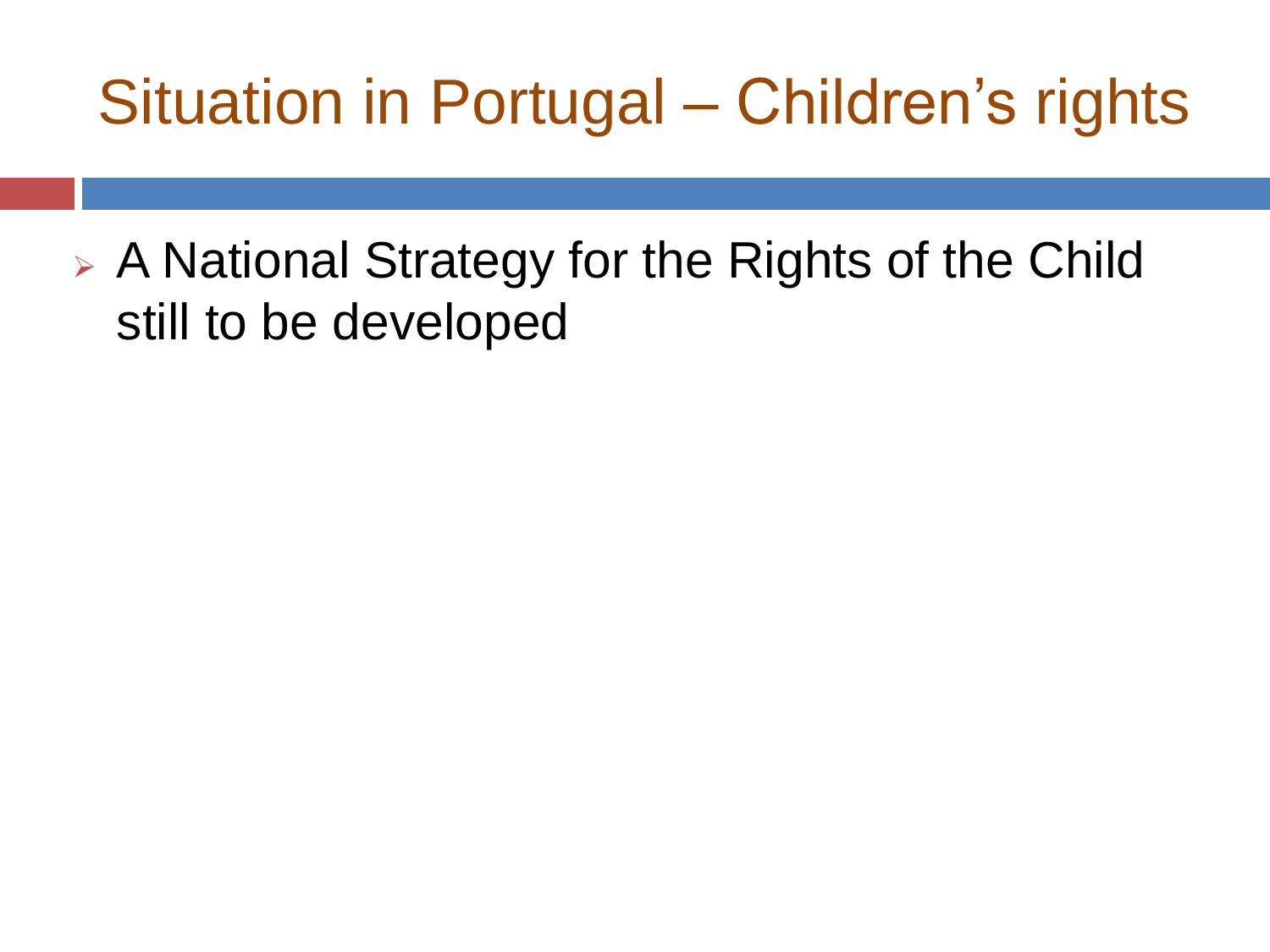## Recommendations

- $\triangleright$  To reinforce the legal system and intensify efforts to **end all forms of violence against children**.
- ➢ To continue to invest in training and support for professionals and ensure adequate resources needed to **respond to the needs of all children**.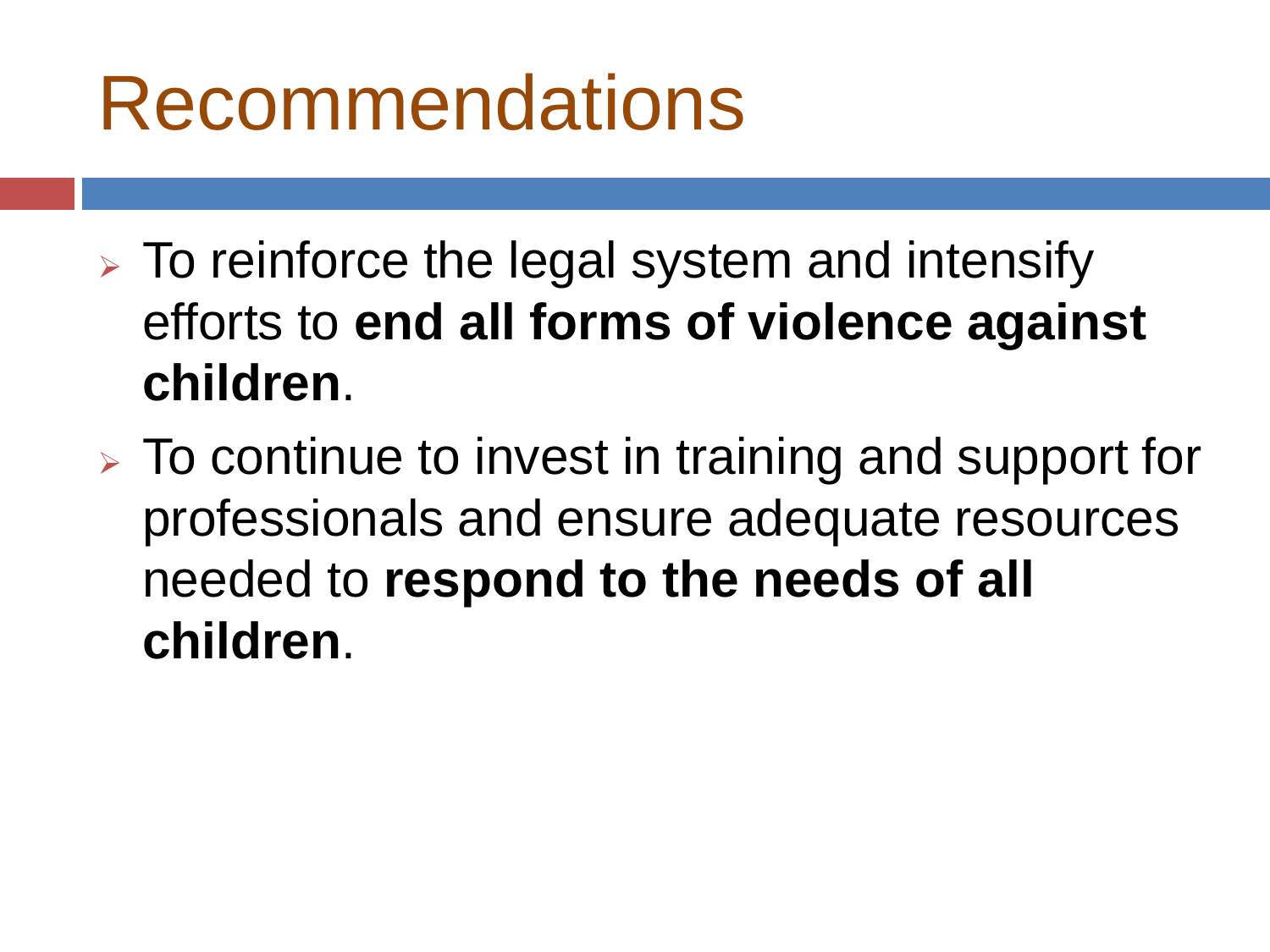## Recommendations

➢ To adopt a **comprehensive National Strategy** and create a **national entity** that will be the keeper of children's rights, coordinating the implementation of this strategy and assessing its impact on children

*Importance of a comprehensive and integrated data collection system*